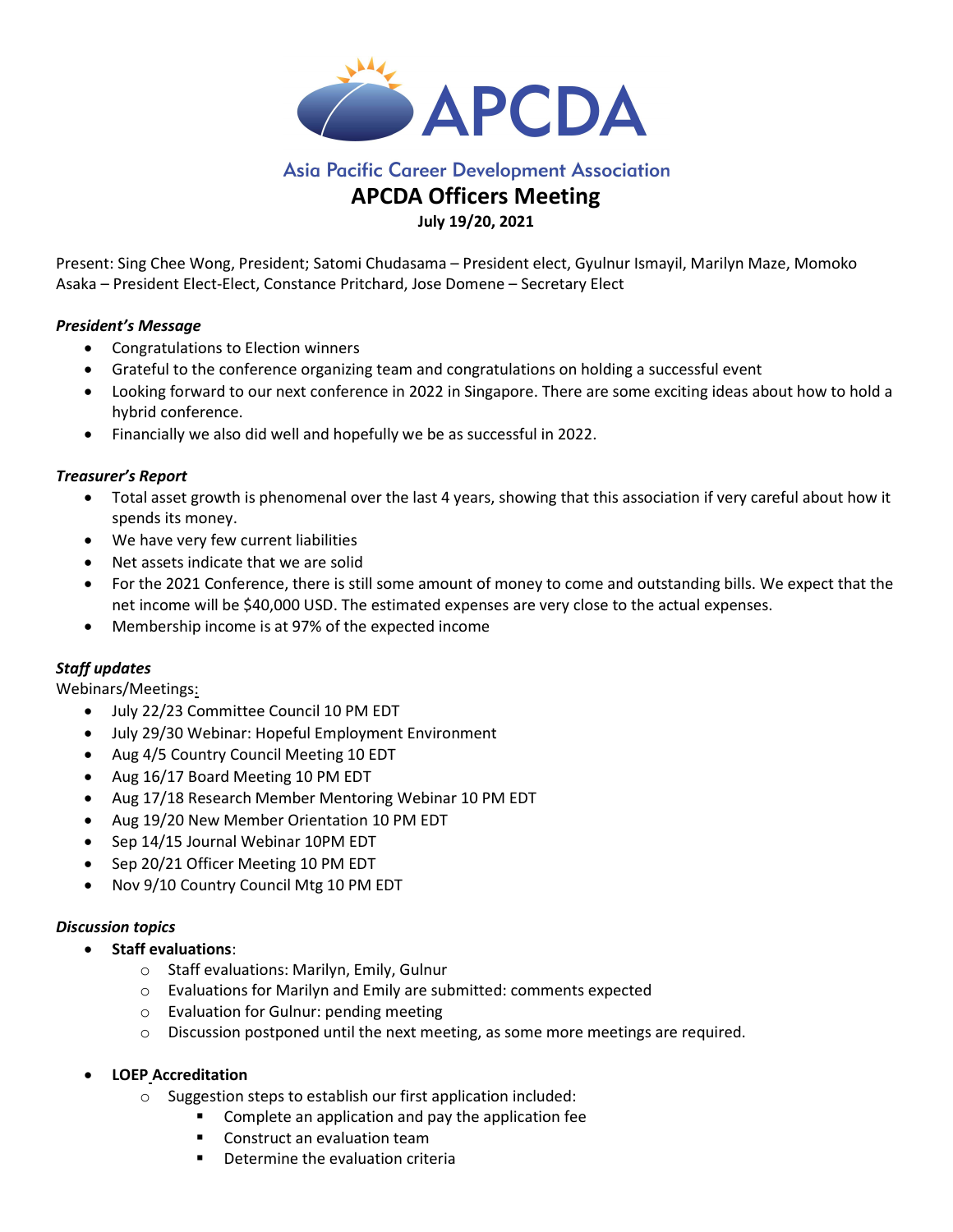- **Assess the Local Organization's Educational Program**
- Post accreditation, pay an annual maintenance fee and re-evaluate within 2 years, then every 5 years
- o Cultural aspects should be considered during the process
- $\circ$  There is established experience already with some local organizations. Example, RMIT is already accredited by another organization, but they are interested in our accreditation for their career practitioner training program.
- o Unanimously agreed and accepted by Officers to proceed, as it will increase visibility of APCDA in the region also. Reputation of APCDA will eventually increase.
- o Administration process to be established and developed by the team.

## Conference income suggestions:

- o \$40,000 net conference income
- o Possible uses:
	- Cover APCDA budgeted expenses (including staff) About \$5000
	- **Savings**
	- Staff bonuses: We have previously agreed that we will provide a bonus to our staff based on the amount of the net income from the conference. Possible amounts for the bonus could be:
		- $\bullet$  \$500 Emily, \$750 Gulnur
		- $\bullet$  \$1000 Emily, \$1500 Gulnur
		- $\bullet$  \$1500 Emily, \$2250 Gulnur
		- $\bullet$  \$2000 Emily, \$3000 Gulnur
		- Suggested to postpone bonus decision until all staff evaluations have been completed.
	- One of the suggestions was to consider increasing base salary for staff instead of just a bonus during specific years. The bonus decision and the salary increase decision are two different decisions.

#### Conference 2022

- o Dates/Venue are set
- o Technical equipment and support/ tours/ hotels are being researched.
- o What does 'hybrid' mean?
- o Preliminary Member/Friend survey results my provide some insight:

|            | <b>Members</b> |           | <b>Friends</b> |           |
|------------|----------------|-----------|----------------|-----------|
|            | Virtual        | In Person | Virtual        | In Person |
| Definitely | 25%            | 30%       | 15%            | 4%        |
| Possibly   | 7%             | 39%       | 54%            | 17%       |

|                                   | <b>Members</b> |        | Friends     |        |
|-----------------------------------|----------------|--------|-------------|--------|
| <b>Virtual Networking Options</b> | Did not use    | Rating | Did not use | Rating |
| Chat                              | 40%            | 2.0    | 56%         | 1.4    |
| Meet                              | 45%            | 1.6    | 48%         | 1.7    |
| Lounge                            | 36%            | 2.2    | 55%         | 1.5    |
| People you should connect with    | 51%            | 1.5    | 45%         | 1.7    |
| <b>Event Feed</b>                 | 31%            | 2.3    | 39%         | 2.3    |
| Contests                          | 49%            | 1.9    | 54%         | 1.7    |

- o Based on these preliminary results, we expect 70% of members to attend in person (if they can) and 60% of Friends to attend virtually. Therefore, the Virtual networking options (second table) preferred by Friends are more relevant (because Friends will be virtual and Members will be in-person, mostly).
- o Possible schedule:

| W<br><br>rson<br>.<br>$\sim$<br>ρk<br>v<br>wa<br>_____<br>.<br>______ |
|-----------------------------------------------------------------------|
|-----------------------------------------------------------------------|